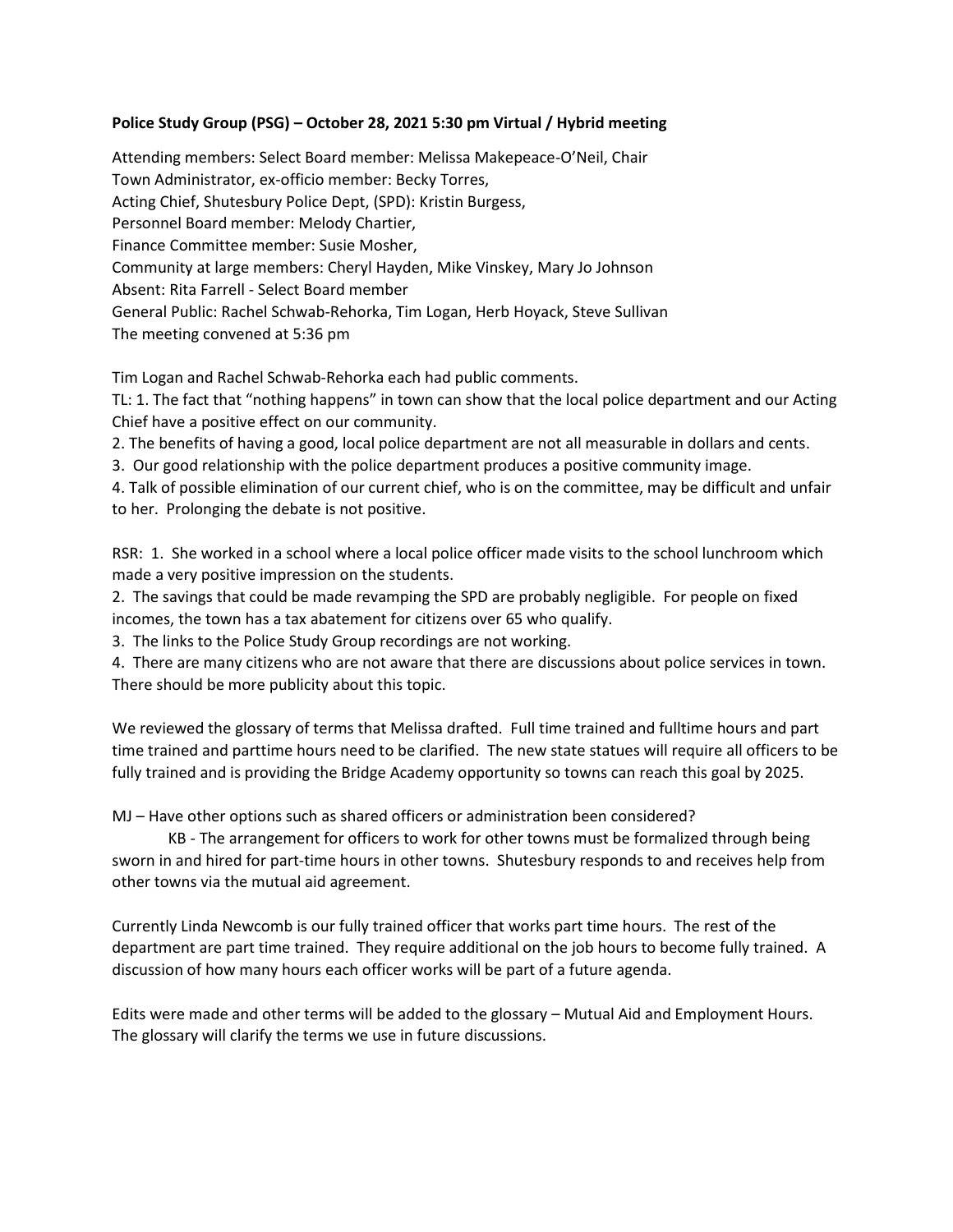Pros and Cons for the different options for Police Chief staffing:

Contracted services

Defined -Town A contracts out their police coverage and services calls from Town B. Town A pays Town B on a pay-for-service basis either through a contract or invoicing options.

Leverett and Wendell are working with an interim arrangement with Leverett providing contracted services to Wendell.

CH – This may generate income and reduce the budget for Town A.

TL: Officers working in a town they are less familiar with the citizens may lead to problems, especially with young people or people in distress. This would be problematic in a state police model, too. Accountability and response time might be compromised

KB – Increase in square miles to cover could delay response time

MV – This exercise of Pros / Cons is problematic because it lacks specifics such as the details worked out in the Leverett/Wendell agreement

SM – There likely would be more staff to cover two towns, therefore more administration for payroll, scheduling, records, etc. This would take the Chief off of patrol hours, making less contact with the public. Alternatively, administrative support could be hired, the Chief can be in the community more, but this would cost money.

RSR – Worked with a shared principal in a regional school system and it was disastrous. The principal was in and out of the buildings as needed for meetings, etc. This model lacks connection and caused a loss of leadership. Not a way to develop community. This led to high turnover rate in staff.

SM – The very different roles of service provider and service contractor means that Town B would decide what services they want – response calls only, patrolling certain roads, community policing or not. Town A would continue to have the autonomy to decide the goals and services they want in their own town, and then staffing would have to be sufficient to meet both town's required services.

MV – (See his list of Pros and Cons for contracted services at the end of these minutes)

KB – More miles on the cruiser would use them up faster.

SM – If Town A believes it can stretch its current staff to cover another town's need without needing all the patrol hours from Town B, and the towns are near enough to not greatly increase the mileage, and the additional administrative costs were considered, then perhaps the new total budget would be less than the sum of both towns police budgets, thereby saving money. How to apportion the savings would have to be agreed upon.

Independent/Autonomous Police Department

Defined -The town maintains its own fully staffed police department with a chief and officers.

CH: Wouldn't the pros and cons just be the reverse of contracted?

SM: Depends on if you are Town A or B

MV: (See list at the end of minutes)

MC: An independent department lends itself to community policing.

SM: It is the Select Board that chooses community policing as the town's approach. Community Policing goals will be maintained no matter what department organization is chosen.

KB: The independent model allows the staff to be more known, getting them all qualified would be less difficult

MV: The chief on patrol at a higher rate of pay is not an advantage

CH: Having the chief on patrol is an advantage to knowing the town and having a more informed relationship with the community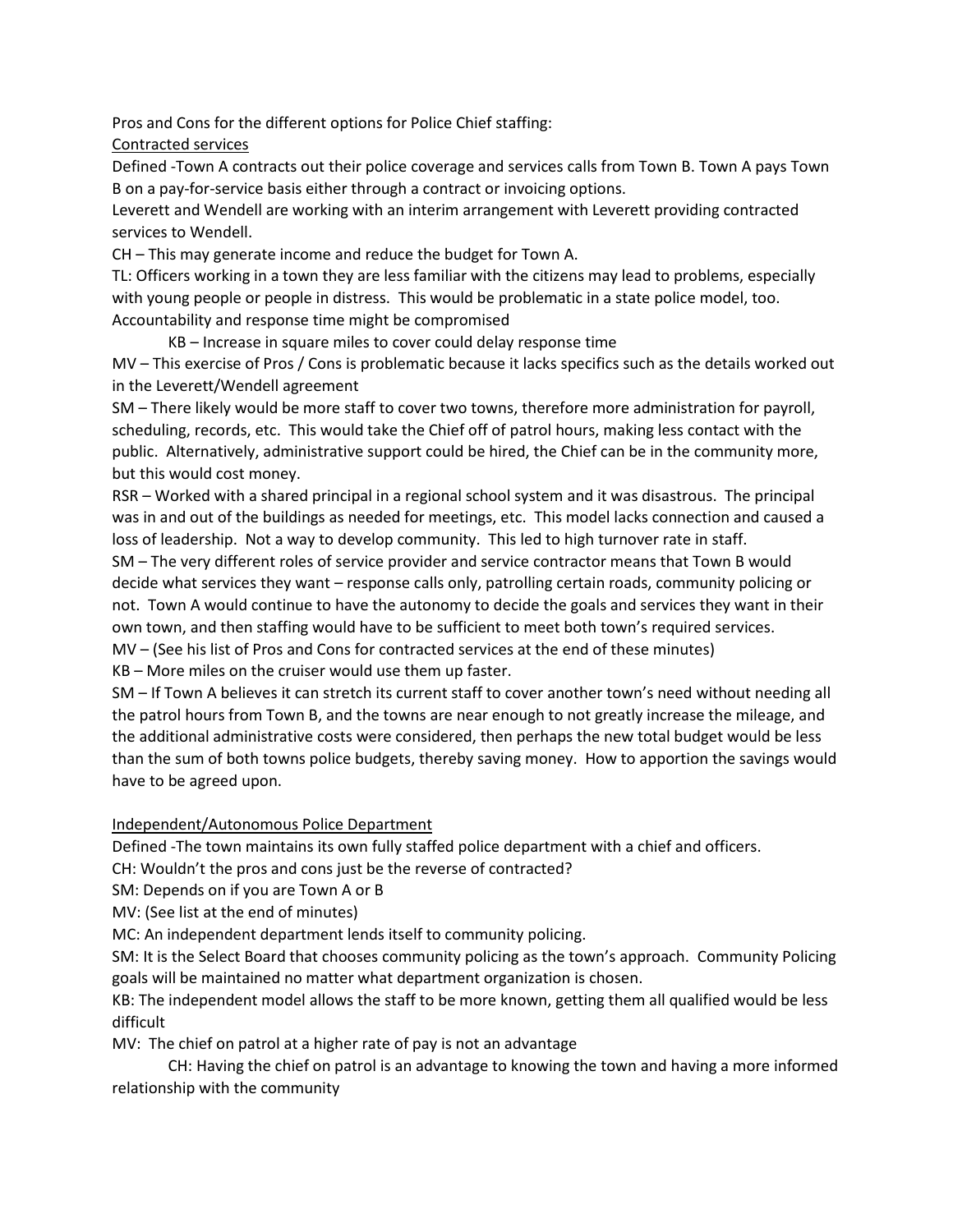TL: Not all advantages are measured by dollars/costs. A cost/benefit analysis would be needed. Decisions should not be pennywise and pound foolish. The chief needs to oversee and lead the Community Policing philosophy

MJ: The chief should be the most trained and qualified leader to respond to all situation that arise. Administrative duties take the chief away from this important role. Community policing is not new to small towns. It is not a program, but a quality of relationships found in rural towns. It is transparent, and based on a relationship of trust between the community and the police. She will work with Kristin to draft a clear, simple definition for the public.

SM: Small towns can and have in the past had a less than ideal relationship with the police – not one of community policing. In those times, officers have mostly sat or slept in their cars, responded to calls, did some patrolling. Boredom sets in and in some cases, officers created conflict. Community policing requires positive engagement, a preventive and problem-solving approach, not simply responding to events and calls.

### Massachusetts State Police (MSP)

Defined - The town relies on Massachusetts State Police to provide police services and answer emergency calls.

SM – What is the extent of their services? Just calls? Can they be more heavily relied upon?

We would still need a police chief to handle SPD administration.

TL: Response time is a concern. A call from Shutesbury may be a low priority for MSP to respond. Who oversees accountability?

KB: There would still have to be a request made for their response through 911/dispatch. If the SPD want to know what happened on the call, the chief has to follow up to the MSP. There is a lack of communication

MC: The lack of local knowledge, unfamiliar with our citizens is a deficit

SM: We don't know if there are any costs with increase demand. We don't have control the staffing levels and therefore the response time.

KB: The MSP have assets. They can provide K-9, drones, personnel for big events. They rotate their officers into different areas so the staffing changes.

RSR: The state requires a local department at some level. Shutesbury is in the Belchertown catchment area that includes all of the Quabbin. There is not a lot of staff to cover this big area. Response time is typically one hour. We are looking at when a situation will arise; not if. We cannot rely on the MSP for police services.

TL: The MSP will not be aware of our citizens' daily routines, and will not be aware when something goes awry.

The meeting reached the two-hour mark. The options of Regionalization and Shared Chief will be discussed at our next meeting. First on next meeting's agenda will be the draft survey. In future meetings we will look at budget history and comparisons and the spreadsheet analysis of the call logs.

Due to holiday interruptions, the next two meetings are scheduled for Mondays - 11/8 and 11/15 at 5:30. We need to make up for lost time and not stretch out this process. Meeting adjourned at 7:50. Susie Mosher, minute taker.

(Mike Vinskey addendums next page)